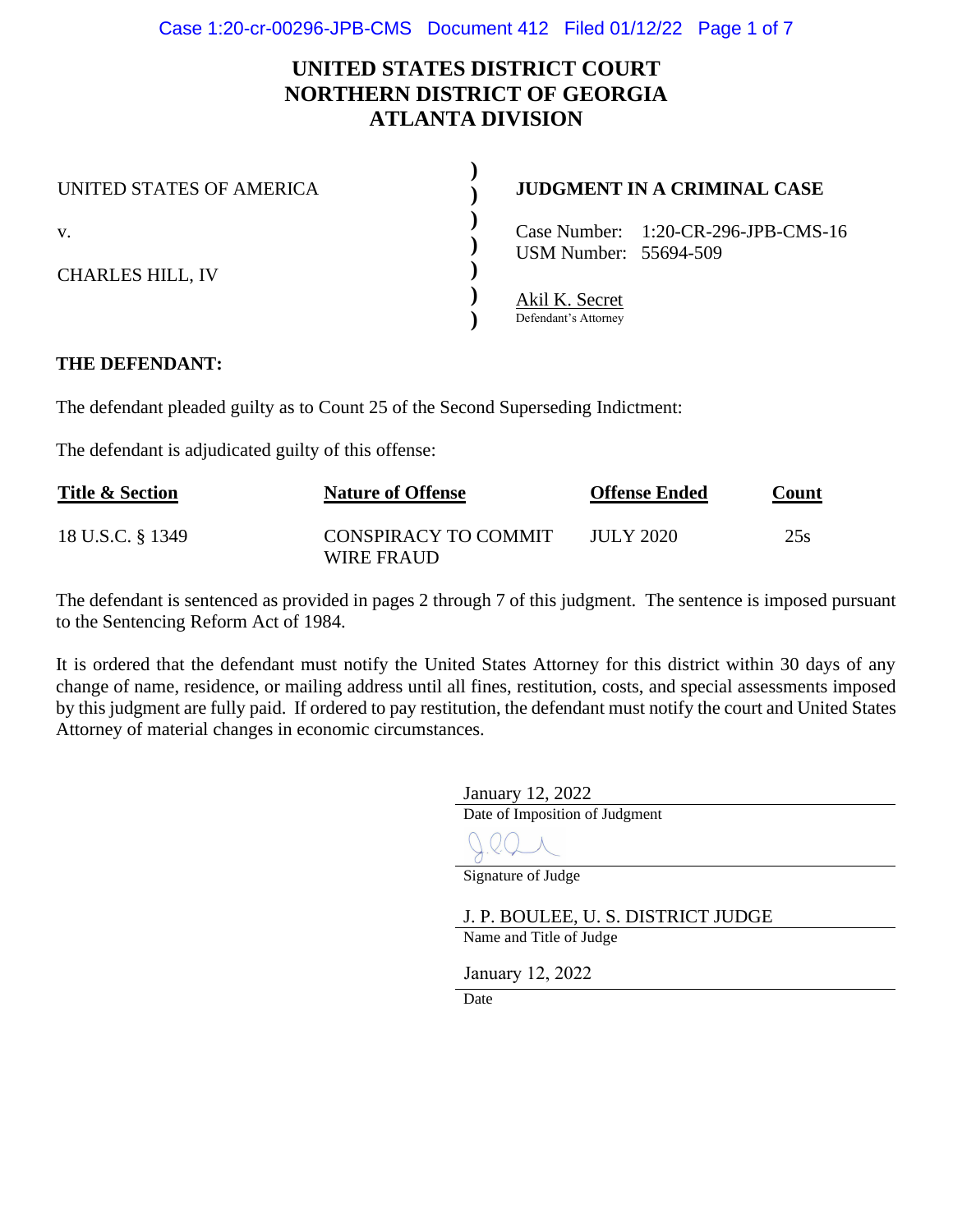DEFENDANT: CHARLES HILL CASE NUMBER: 1:20-CR-296-JPB-CMS-16 Judgment -- Page **2** of **7**

Judgment in a Criminal Case Sheet 4 -- Probation

#### **PROBATION**

You are hereby sentenced to probation for a term of: **FIVE (5) YEARS as to Count 25s in which the first TWENTY-SEVEN (27) MONTHS/EIGHT-HUNDRED AND TEN (810) DAYS MUST BE SERVED IN HOME DETENTION**. You shall abide by all the technology requirements. You must pay all or part of the cost of participation in the location monitoring program as directed by your probation officer. The type of location monitoring technology will be at the discretion of your probation officer and shall be utilized to monitor the following restrictions on your movement in the community as well as other court-imposed conditions of release:

You must be restricted to your residence at all times except for employment; education; religious services; medical, substance abuse, or mental health treatment; attorney visits; court appearances; court-ordered obligations; or other activities as pre-approved by your probation officer. The defendant shall maintain a telephone at his/her place of residence without "Call Forward," "Call Waiting," "Caller I.D.," a modem, answering machine, or portable cordless telephone or any devices or services which may interfere with the proper functioning of the monitoring equipment for the above period. The defendant shall wear an electronic device and shall observe the rules specified by the Probation Office.

## **MANDATORY CONDITIONS**

- 1. You must not commit another federal, state or local crime.
- 2. You must not unlawfully possess a controlled substance.
- 3. You must refrain from any unlawful use of a controlled substance. You must submit to one drug test within 15 days of release from imprisonment and at least two periodic drug tests thereafter, as determined by the court.
- 4. You must make restitution in accordance with 18 U.S.C. §§ 2248, 2259, 2264, 2327, 3663, 3663A, and 3664. Restitution payments must be made to Clerk, U.S. District Court, Northern District of Georgia, 2211 U.S. Courthouse, 75 Ted Turner Dr. SW, Atlanta, GA 30303.
- 5. You must cooperate in the collection of DNA as directed by the probation officer.
- 6. You must pay the assessment imposed in accordance with 18 U.S.C. § 3013.
- 7. You must notify the court of any material change in your economic circumstances that might affect your ability to pay restitution, fines, or special assessments.

You must comply with the standard conditions that have been adopted by this court as well as with any other conditions on the attached page.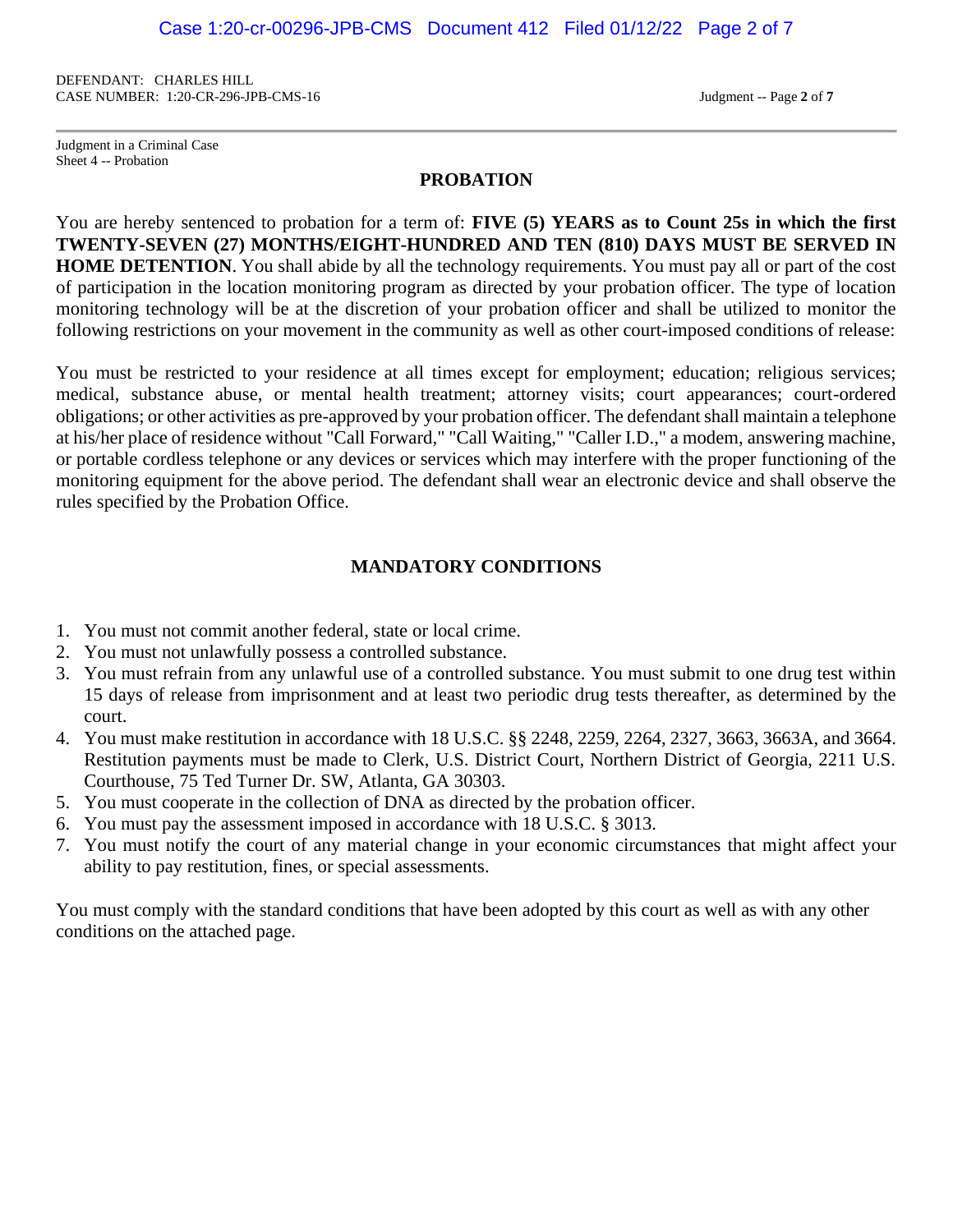DEFENDANT: CHARLES HILL CASE NUMBER: 1:20-CR-296-JPB-CMS-16 Judgment -- Page **3** of **7**

### **STANDARD CONDITIONS OF SUPERVISION**

As part of your probation, you must comply with the following standard conditions of supervision. These conditions are imposed because they establish the basic expectations for your behavior while on supervision and identify the minimum tools needed by probation officers to keep informed, report to the court about, and bring about improvements in your conduct and condition.

- 1. You must report to the probation office in the federal judicial district where you are authorized to reside within 72 hours of the time you were sentenced, unless the probation officer instructs you to report to a different probation office or within a different time frame.
- 2. After initially reporting to the probation office, you will receive instructions from the court or the probation officer about how and when you must report to the probation officer, and you must report to the probation officer as instructed.
- 3. You must not knowingly leave the federal judicial district where you are authorized to reside without first getting permission from the court or the probation officer.
- 4. You must answer truthfully the questions asked by your probation officer.
- 5. You must live at a place approved by the probation officer. If you plan to change where you live or anything about your living arrangements (such as the people you live with), you must notify the probation officer at least 10 days before the change. If notifying the probation officer in advance is not possible due to unanticipated circumstances, you must notify the probation officer within 72 hours of becoming aware of a change or expected change.
- 6. You must allow the probation officer to visit you at any time at your home or elsewhere, and you must permit the probation officer to take any items prohibited by the conditions of your supervision that he or she observes in plain view.
- 7. You must work full time (at least 30 hours per week) at a lawful type of employment, unless the probation officer excuses you from doing so. If you do not have full-time employment you must try to find full-time employment, unless the probation officer excuses you from doing so. If you plan to change where you work or anything about your work (such as your position or your job responsibilities), you must notify the probation officer at least 10 days before the change. If notifying the probation officer at least 10 days in advance is not possible due to unanticipated circumstances, you must notify the probation officer within 72 hours of becoming aware of a change or expected change.
- 8. You must not communicate or interact with someone you know is engaged in criminal activity. If you know someone has been convicted of a felony, you must not knowingly communicate or interact with that person without first getting the permission of the probation officer.
- 9. If you are arrested or questioned by a law enforcement officer, you must notify the probation officer within 72 hours.
- 10. You must not own, possess, or have access to a firearm, ammunition, destructive device, or dangerous weapon (i.e., anything that was designed, or was modified for, the specific purpose of causing bodily injury or death to another person such as nunchakus or tasers).
- 11. You must not act or make any agreement with a law enforcement agency to act as a confidential human source or informant without first getting the permission of the court.
- 12. If the probation officer determines that you pose a risk to another person (including an organization), the probation officer may require you to notify the person about the risk and you must comply with that instruction. The probation officer may contact the person and confirm that you have notified the person about the risk.
- 13. You must follow the instructions of the probation officer related to the conditions of supervision.

#### **U.S. Probation Office Use Only**

A U.S. probation officer has instructed me on the conditions specified by the court and has provided me with a written copy of this judgment containing these conditions. For further information regarding these conditions, see Overview of Probation and Supervised Release Conditions, available at: www.uscourts.gov

I understand that a violation of any of these conditions of supervised release may result in modification, extension, or revocation of my term of supervision.

| Defendant's Signature   | Date |  |
|-------------------------|------|--|
| <b>USPO's Signature</b> | Date |  |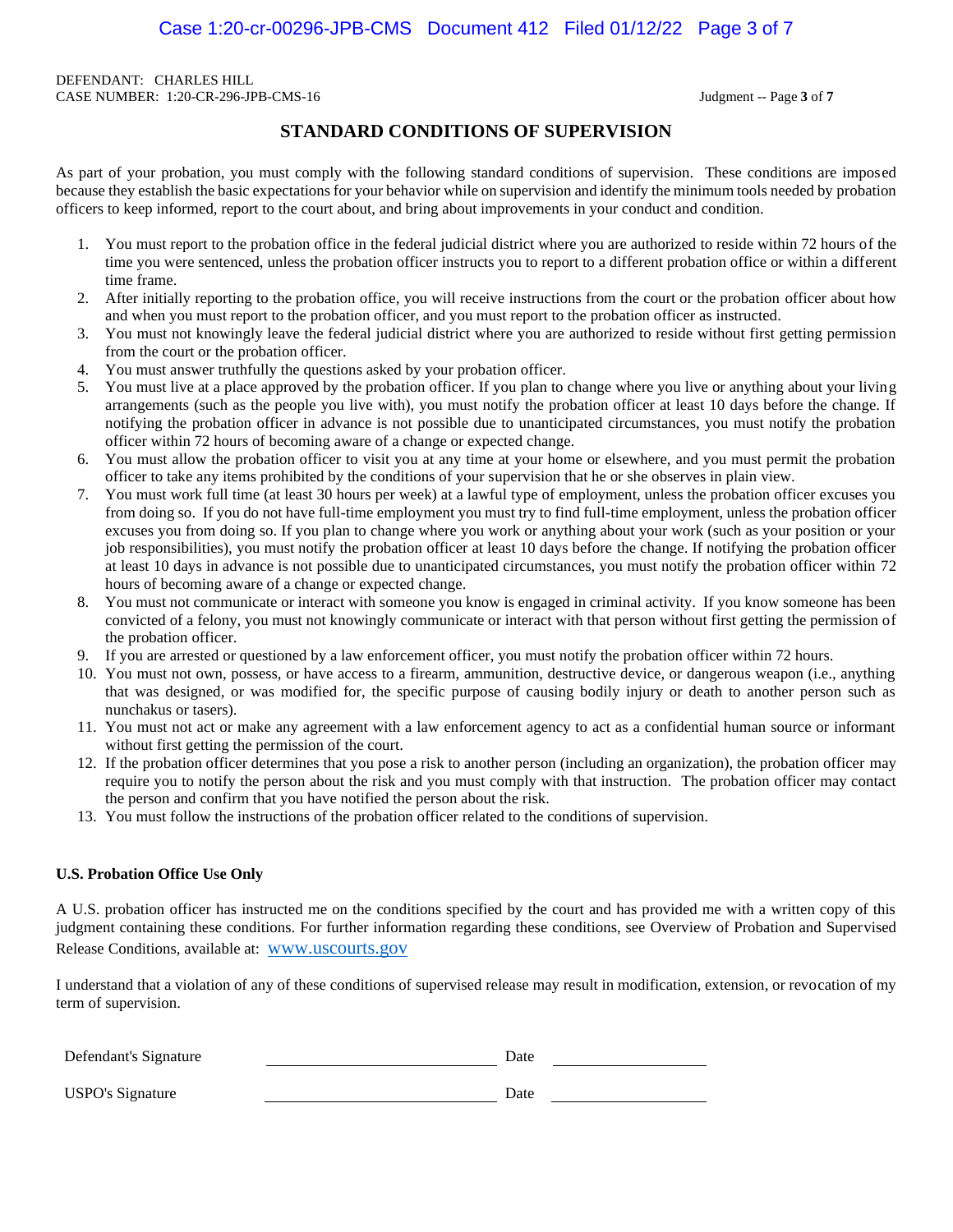DEFENDANT: CHARLES HILL CASE NUMBER: 1:20-CR-296-JPB-CMS-16 Judgment -- Page **4** of **7**

## **SPECIAL CONDITIONS OF SUPERVISION**

As part of your probation, you must comply with the following special conditions of supervision.

- 1. You must make full and complete disclosure of your finances and submit to an audit of your financial documents at the request of your probation officer. You must provide the probation officer with full and complete access to any requested financial information and authorize the release of any financial information. The probation office may share the financial information with the United States Attorney's Office.
- 2. You must not incur new credit charges, or open additional lines of credit without the approval of the probation officer.
- 3. You must submit your person, property, house, residence, vehicle, papers, computers (as defined in 18 U.S.C. § 1030(e)(1)), other electronic communications or data storage devices or media, or office, to a search conducted by a United States Probation Officer. Failure to submit to a search may be grounds for revocation of release. You must warn any other occupants that the premises may be subject to searches pursuant to this condition. An officer may conduct a search pursuant to this condition only when reasonable suspicion exists that you violated a condition of your supervision and that areas to be searched contain evidence of this violation. Any search must be conducted at a reasonable time and in a reasonable manner.
- 4. You must permit confiscation and/or disposal of any material considered to be contraband or any other item which may be deemed to have evidentiary value of violations of supervision.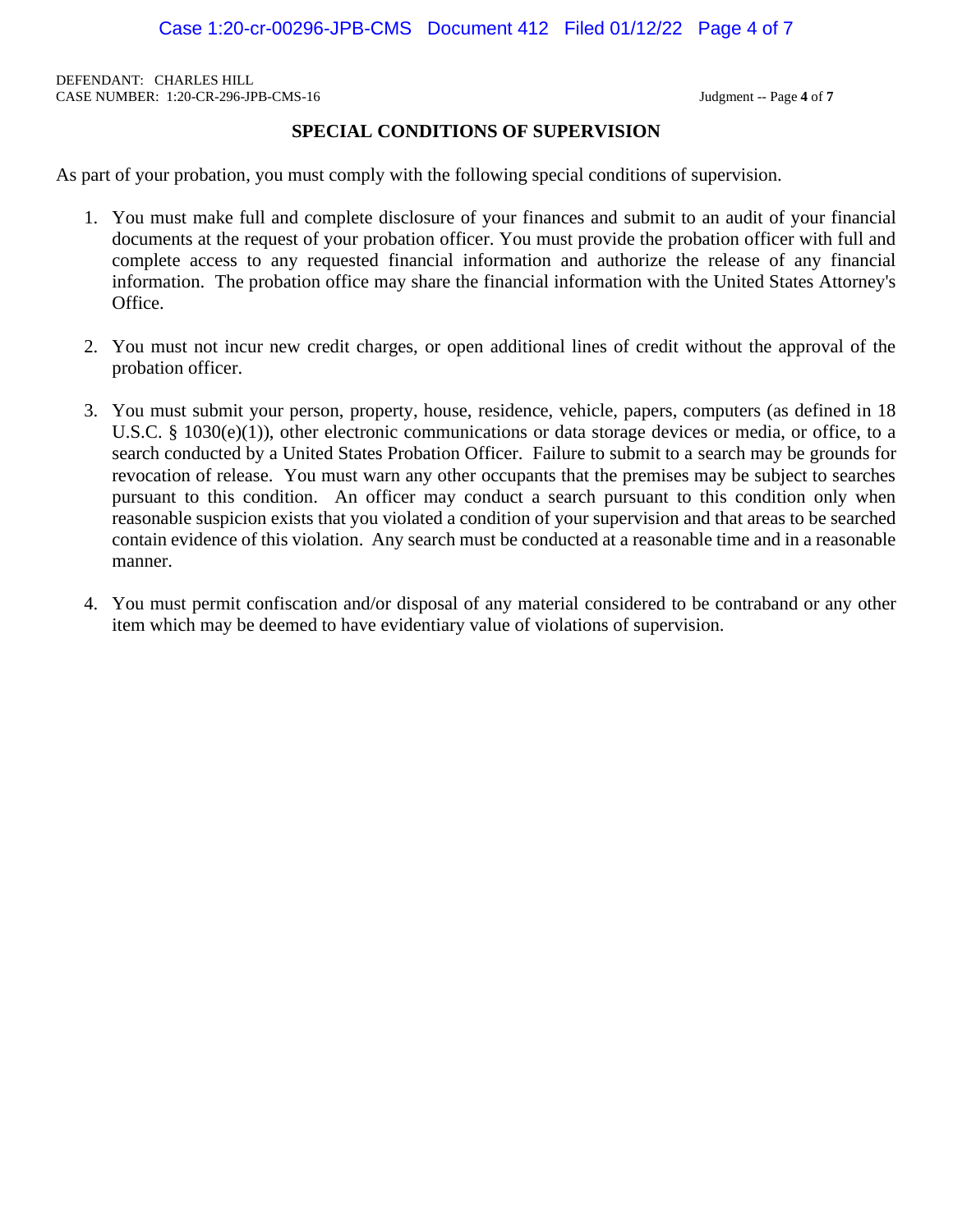DEFENDANT: CHARLES HILL CASE NUMBER: 1:20-CR-296-JPB-CMS-16 Judgment -- Page **5** of **7**

Judgment in a Criminal Case Sheet 5 -- Criminal Monetary Penalties

## **CRIMINAL MONETARY PENALTIES**

The defendant must pay the total criminal monetary penalties under the schedule of payments on Sheet 6.

Special Assessment

TOTAL \$100

The Court finds that you do not have the ability to pay a fine; therefore, the Court will waive the fine in this case.

Fine

TOTAL \$0

Restitution

TOTAL \$1,004,805

If the defendant makes a partial payment, each payee shall receive an approximately proportioned payment, unless specified otherwise in the priority order or percentage payment column below. However, pursuant to 18 U.S.C. § 3664(i), all nonfederal victims must be paid before the United States is paid.

| Name of Payee                                                                                                               | Total Loss***** | <b>Restitution Ordered</b> |
|-----------------------------------------------------------------------------------------------------------------------------|-----------------|----------------------------|
| <b>CDC</b> Small Business<br><b>Finance Corporation</b><br>Address to be provided<br>by the Government                      | \$829,160.85    | \$829,160.85               |
| <b>Small Business</b><br>Administration/DFC<br>Attn: Paul Keenan<br>721 19th St.<br>3rd Floor, Room 301<br>Denver, CO 80202 | \$175,644.15    | \$175,644.15               |
| <b>TOTALS</b>                                                                                                               | \$1,004,805     | \$1,004.805                |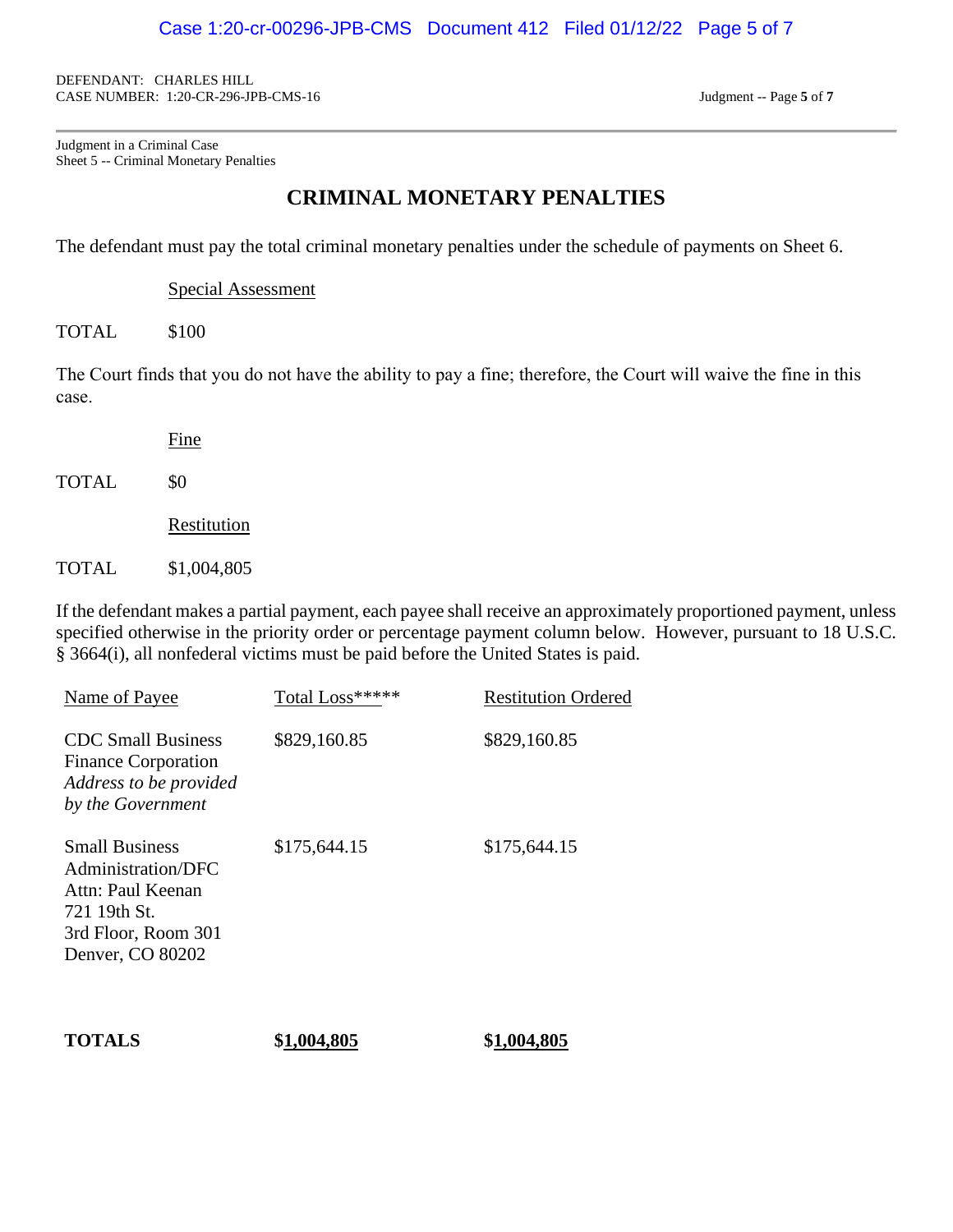DEFENDANT: CHARLES HILL CASE NUMBER: 1:20-CR-296-JPB-CMS-16 Judgment -- Page **6** of **7**

| Judgment in a Criminal Case     |  |
|---------------------------------|--|
| Sheet 6 -- Schedule of Payments |  |

## **SCHEDULE OF PAYMENTS**

Having assessed the defendant's ability to pay, payment of the total criminal monetary penalties is due as follows:

A.  $\Box$  Lump sum payment of \$ due immediately, balance due:

 $\Box$  not later than , or

 $\Box$  in accordance with  $\Box$  C,  $\Box$  D,  $\Box$  E, or  $\Box$  F below; or

- B.  $\Box$  Payment to begin immediately (may be combined with:  $\Box$  C,  $\Box$  D, or  $\Box$  F below): or
- C.  $\boxtimes$  Payment in equal installments no less than \$250 **to commence 30 days** after the date of this judgment; or
- D. □ Payment in equal <u>\_\_\_\_</u> *(e.g., weekly, monthly, quarterly)* installments of \$\_\_\_\_\_ over a period of \_\_\_\_ *(e.g., months or years)*, to commence \_\_\_\_\_ days *(e.g., 30 or 60 days)* after release from imprisonment to a term of supervision; or
- E.  $\Box$  Payment during the term of supervised release will commence within  $\Box$  days *(e.g., 30 or 60 days)* after release from imprisonment. The court will set the payment plan based on an assessment of the defendant's ability to pay at that time; or
- $F. \Box$  Special instructions regarding the payment of criminal monetary penalties:

Unless the court has expressly ordered otherwise, if this judgment imposes imprisonment, payment of criminal monetary penalties is due during the period of imprisonment. All criminal monetary penalties, except those payments made through the Federal Bureau of Prisons' Inmate Financial Responsibility Program, are made to the clerk of the court.

The defendant shall receive credit for all payments previously made toward any criminal monetary penalties imposed.

 $\boxtimes$  Joint and Several

Defendant and Co-Defendant Names and Case Numbers (including defendant number), Total Amount, Joint and Several Amount, and corresponding payee, if appropriate.

| <b>Defendant</b> | <b>Case Number</b>       | <b>Total Joint and</b><br><b>Several Amount</b> | <b>Corresponding Payee</b>                                                              |
|------------------|--------------------------|-------------------------------------------------|-----------------------------------------------------------------------------------------|
| Darrell Thomas   | $1:20$ -cr-296-JPB-CMS-1 | \$1,004,805                                     | <b>CDC</b> Small Business Finance<br>Corporation & Small Business<br>Administration/DFC |
| Meghan Thomas    | $1:20$ -cr-296-JPB-CMS-7 | \$1,004,805                                     | <b>CDC</b> Small Business Finance<br>Corporation & Small Business<br>Administration/DFC |
| Amanda Christian | $1:20$ -cr-296-JPB-CMS-9 | \$1,004,805                                     | <b>CDC</b> Small Business Finance<br>Corporation & Small Business<br>Administration/DFC |